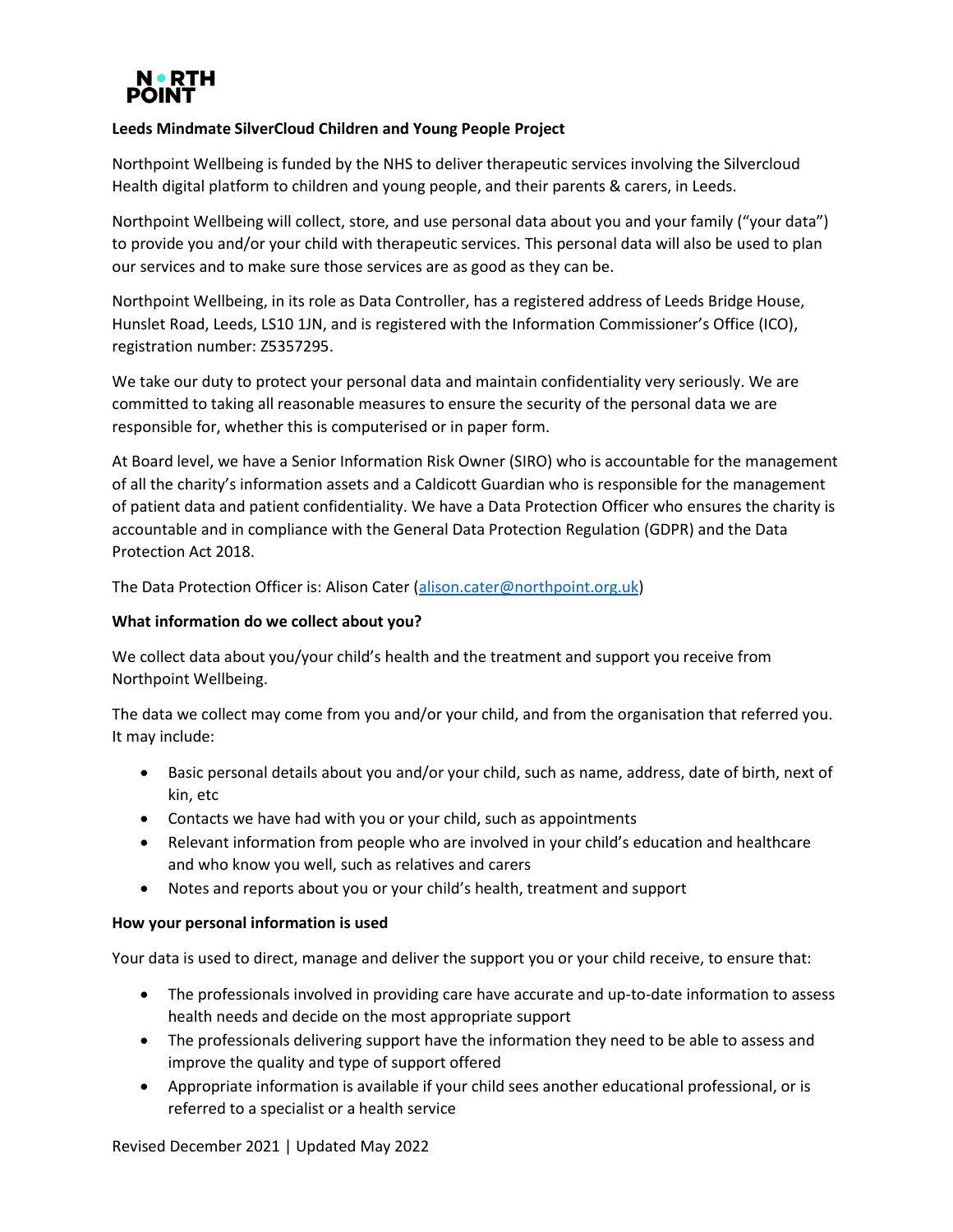

Your data will also be used to help manage the service and protect the health of the public, through reviews, statistical analysis, and research.

Your anonymised data will also be used to ensure the charity receives payment for the care you receive, ensuring our services can meet needs in the future, or for statistics on performance.

### **Lawful basis**

Our lawful basis for processing your information under Data Protection legislation is:

Public task: the processing is necessary to perform a task in the public interest, or our official functions, which have a clear basis in law (GDPR Article 6(1) e).

Some of the data we process is special category data. Here the processing is necessary for the purposes of preventative or occupational medicine, the assessment of the working capacity of employees, medical diagnosis, the provision of health or social care or treatment or management of health or social care system (GDPR Article 9(2) h).

### **Storing your personal data**

We store your data on a secure electronic patient record system (IAPTus). When you use the Silvercloud platform, your data will also be stored electronically by Silvercloud.

### **Who do we share personal information with?**

We will share some aspects of the data we collect, subject to strict agreement about how it will be used, with health and education services as part of your care pathway.

We will not disclose your information to any other third parties unless:

- We have your permission
- We have to share it by law
- We have good reason to believe that failing to share the information will put you or someone
- else at risk of serious harm or abuse
- We hold information that is essential to prevent, detect, investigate or punish a serious crime

Please ask our staff if you have any concerns or would like further information. Alternatively, you can contact the Data Protection Officer at Northpoint Wellbeing, Leeds Bridge House, Hunslet Road, Leeds, LS10 1JN, or on 0113 245 0303.

#### **How long do we keep your information?**

All personal information will be kept in line with the retention periods in the Department of Health Records Management Code of Practice for Health and Social Care Records 2016. For counselling records for children, this is their 25th birthday or 26th if 17 at the conclusion of treatment, or 8 years after death. For adult clients, the records will be kept for 20 years or 8 years after death.